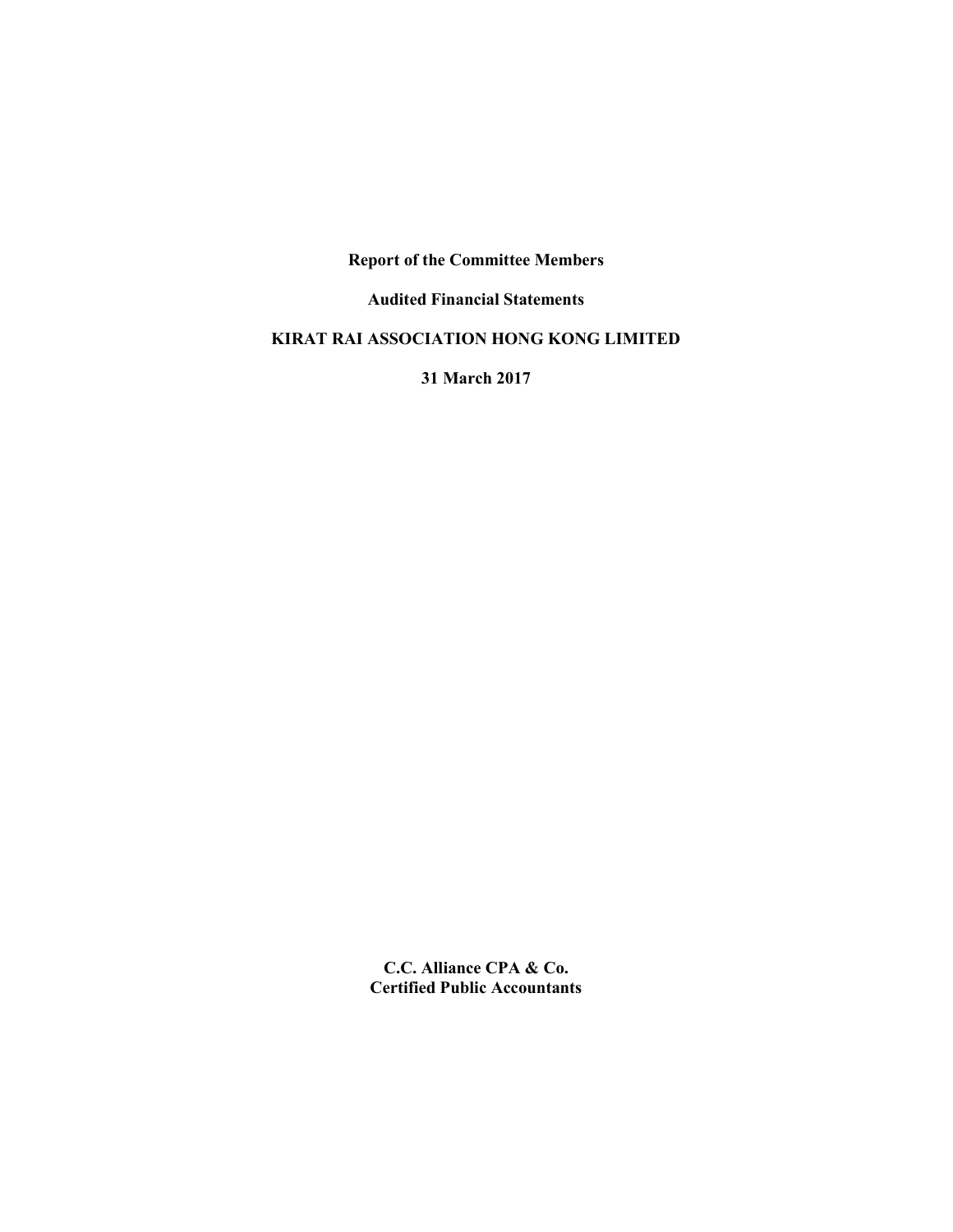# **CONTENTS**

|                                                                      | Pages |         |
|----------------------------------------------------------------------|-------|---------|
| <b>REPORT OF THE COMMITTEE MEMBERS</b>                               |       |         |
| INDEPENDENT AUDITORS' REPORT                                         |       | $2 - 3$ |
| AUDITED FINANCIAL STATEMENTS                                         |       |         |
| Income and expenditure account                                       |       |         |
| Statement of financial position                                      | 5     |         |
| Accounting policies and<br>explanatory notes to financial statements |       | 6 - 8   |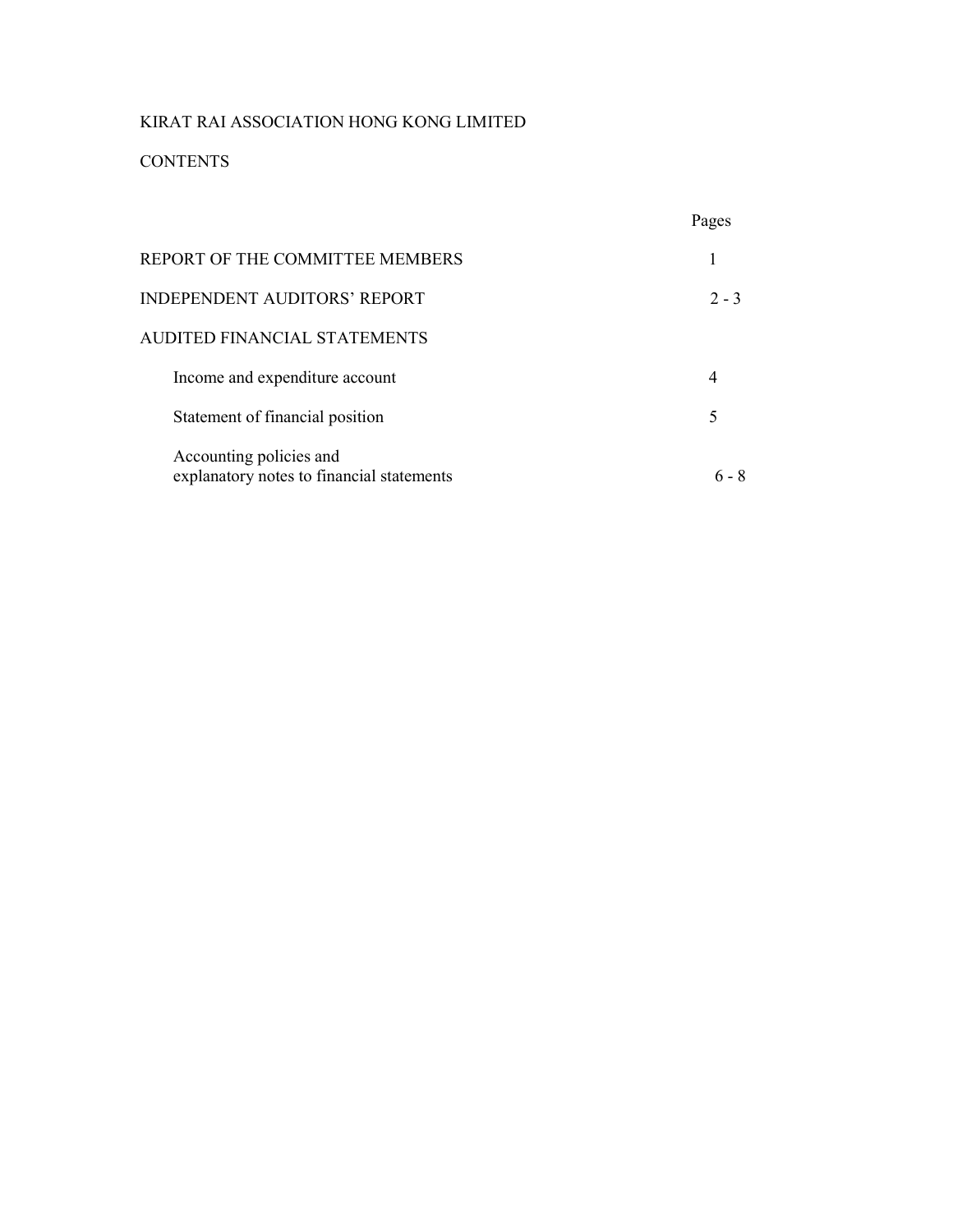### REPORT OF THE COMMITTEE MEMBERS

The Committee Members herein present their report and the audited financial statements of the KIRAT RAI ASSOCIATION HONG KONG LIMITED (the "Association") for the year ended 31 March 2017.

#### Principal activities

The Association's principal activities are to maintain social integrity, acquire equality and justice, by protecting, preserving and promoting distinct social and cultural identity and linguistic diversity of Kirat Rai.

#### Results

The Association's surplus for the year ended 31 March 2017 and its state of affairs at that date are set out in the financial statements on page 4 to 8.

#### Property, Plant and Equipment

Details of movement in property, plant and equipment during the year are set out in note 5 in the financial statements.

Committee Members The Committee Members of the Association during the year and at the date of this report were:

Rai Bimal Rai Lalparsad Rai Shashi Madan Rai Pitambar Rai Kisan

There being no provision to the contrary in the Articles of Association for rotation, all committee members continue in office.

## Committee Members' interests in contracts

No contracts of significance to which the Association was a party in which a committee member of the Association had a material interest subsisted at the end of the year or at any time during the financial year.

#### **Auditors**

The auditors, Messrs. CC Alliance CPA  $\&$  Co., retire and, being eligible, offer themselves for reelection.

### ON BEHALF OF THE BOARD

CHAIRMAN, Hong Kong 12 June 2018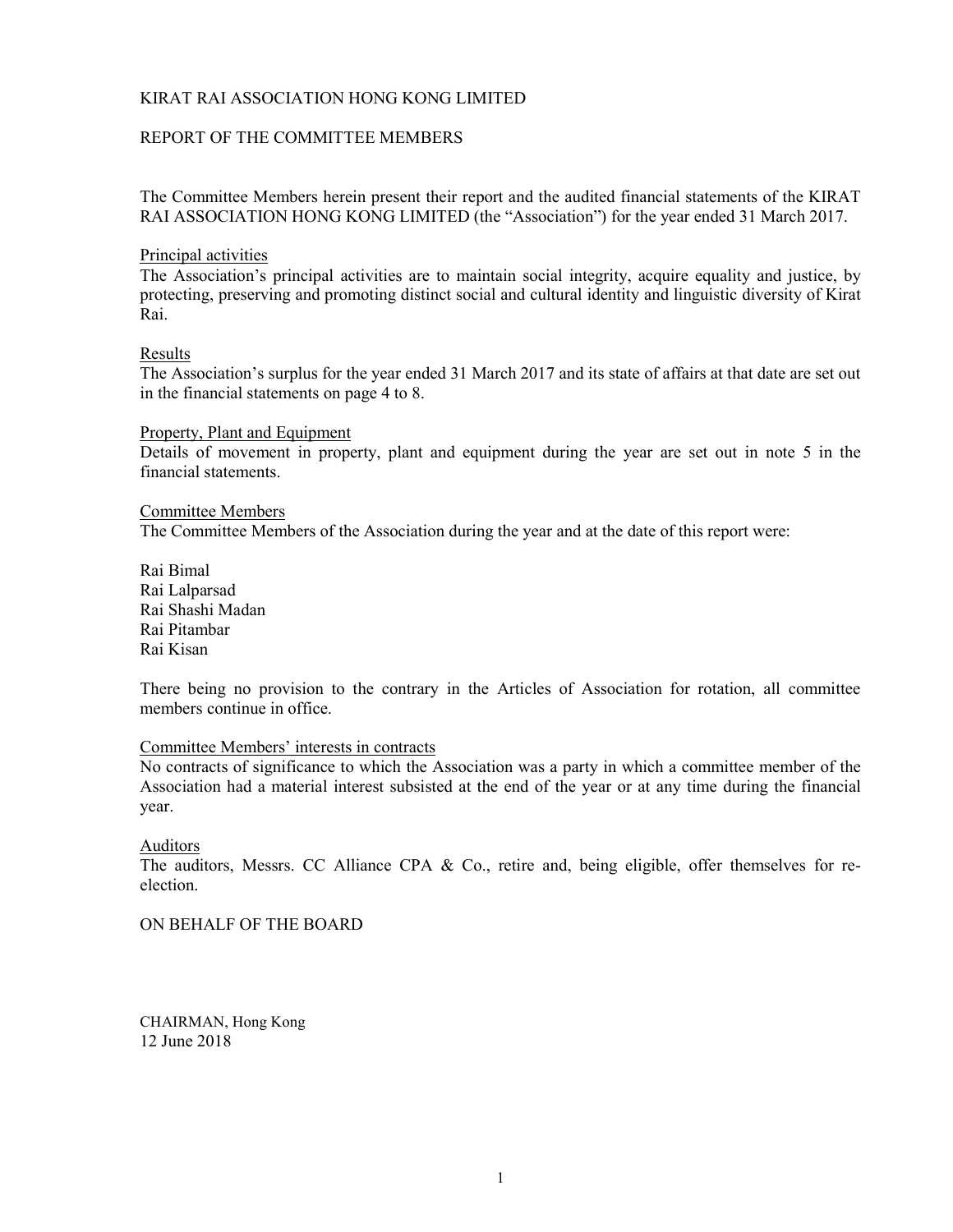#### INDEPENDENT AUDITORS' REPORT

To the members of Kirat Rai Association Hong Kong Limited (incorporated in Hong Kong with limited by guarantee)

#### Opinion

We have audited the financial statements of Kirat Rai Association Hong Kong Limited ("the Association") set out on pages 4 to 8, which comprise the statement of financial position as at 31 March 2017, and the income statement for the year then ended, and notes to the financial statements, including a summary of significant accounting policies.

In our opinion, the financial statements of the Association are prepared, in all material respects, in accordance with the Hong Kong Small and Medium-sized Entity Financial Reporting Standard ("SME-FRS") issued by the Hong Kong Institute of Certified Public Accountants ("HKICPA") and have been properly prepared in compliance with the Hong Kong Companies Ordinance.

#### Basis for Opinion

We conducted our audit in accordance with Hong Kong Standards on Auditing ("HKSAs") and with reference to Practice Note 900 (Revised), Audit of Financial Statements Prepared in Accordance with the Small and Medium-sized Entity Financial Reporting Standard issued by the HKICPA. Our responsibilities under those standards are further described in the Auditor's Responsibilities for the Audit of the Financial Statements section of our report. We are independent of the Association in accordance with the HKICPA's Code of Ethics for Professional Accountants ("the Code"), and we have fulfilled our other ethical responsibilities in accordance with the Code. We believe that the audit evidence we have obtained is sufficient and appropriate to provide a basis for our opinion.

#### Information Other than the Financial Statements and Auditor's Report Thereon

The committee members are responsible for the other information. The other information comprises the information included in the committee members' report, but does not include the financial statements and our auditor's report thereon.

Our opinion on the financial statements does not cover the other information and we do not express any form of assurance conclusion thereon.

In connection with our audit of the financial statements, our responsibility is to read the other information and, in doing so, consider whether the other information is materially inconsistent with the financial statements or our knowledge obtained in the audit or otherwise appears to be materially misstated. If, based on the work we have performed, we conclude that there is a material misstatement of this other information, we are required to report that fact. We have nothing to report in this regard.

#### Responsibilities of Committee Members and Those Charged with Governance for the Financial Statements

The committee members are responsible for the preparation of the financial statements in accordance with the SME-FRS issued by the HKICPA and the Hong Kong Companies Ordinance, and for such internal control as the committee members determine is necessary to enable the preparation of financial statements that are free from material misstatement, whether due to fraud or error.

In preparing the financial statements, the committee members are responsible for assessing the Association's ability to continue as a going concern, disclosing, as applicable, matters related to going concern and using the going concern basis of accounting unless the committee members either intend to liquidate the Association or to cease operations, or has no realistic alternative but to do so.

Those charged with governance are responsible for overseeing the Association's financial reporting process.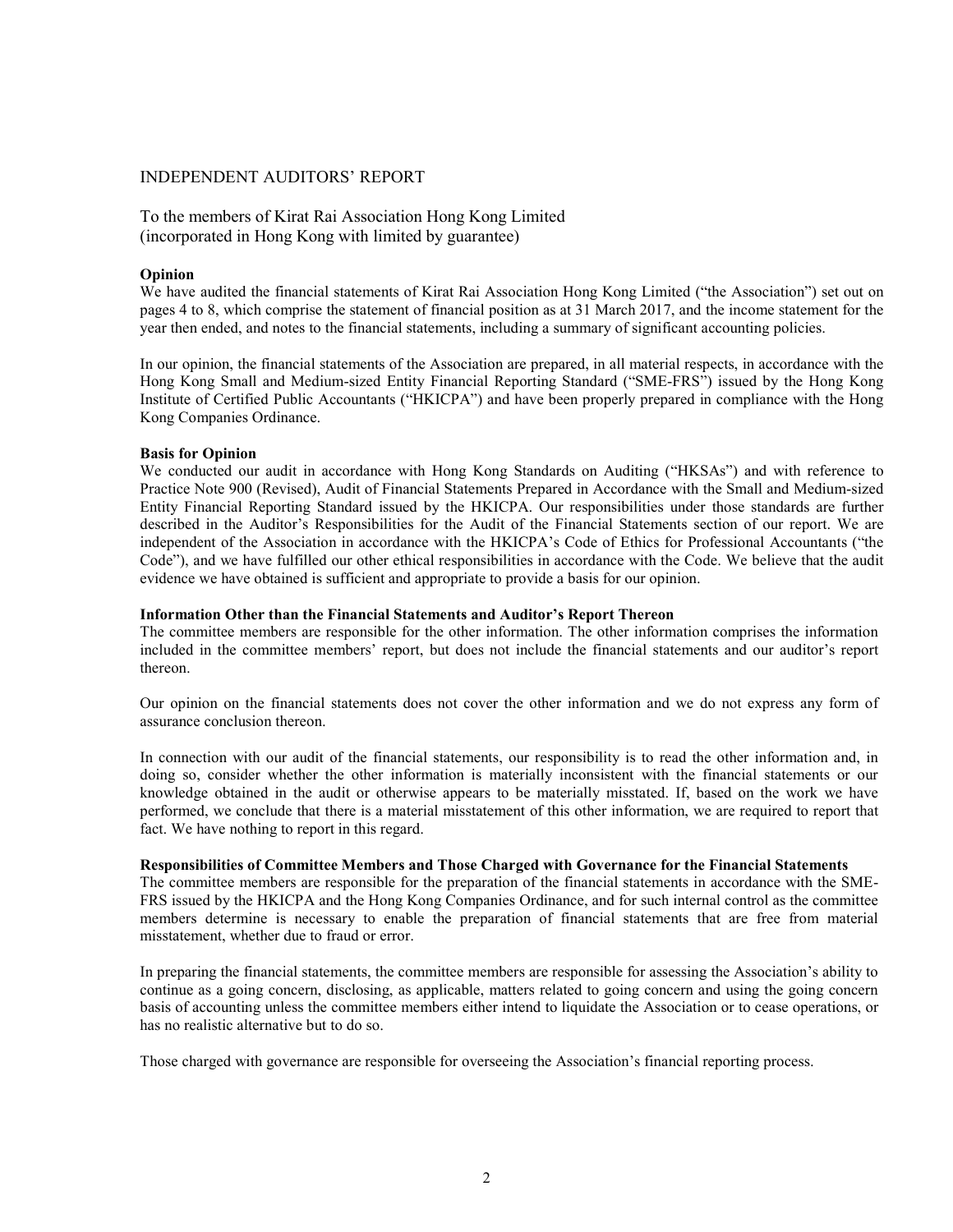#### Auditor's Responsibilities for the Audit of the Financial Statements

Our responsibility is to express an opinion on these financial statements based on our audit. The report is made solely to you, as a body, in accordance with section 405 of Hong Kong Companies Ordinance, and for no other purpose. We do not assume responsibility towards or accept liability to any other person for the contents of this report.

Our objectives are to obtain reasonable assurance about whether the financial statements as a whole are free from material misstatement, whether due to fraud or error, and to issue an auditor's report that includes our opinion. Reasonable assurance is a high level of assurance, but is not a guarantee that an audit conducted in accordance with HKSAs will always detect a material misstatement when it exists. Misstatements can arise from fraud or error and are considered material if, individually or in the aggregate, they could reasonably be expected to influence the economic decisions of users taken on the basis of these financial statements.

As part of an audit in accordance with HKSAs, we exercise professional judgment and maintain professional skepticism throughout the audit. We also:

- ∙Identify and assess the risks of material misstatement of the financial statements, whether due to fraud or error, design and perform audit procedures responsive to those risks, and obtain audit evidence that is sufficient and appropriate to provide a basis for our opinion. The risks of not detecting a material misstatement resulting from fraud is higher than for one resulting from error, as fraud may involve collusion, forgery, intentional omissions, misrepresentations, or the override of internal control.
- ∙Obtain an understanding of internal control relevant to the audit in order to design audit procedures that are appropriate in the circumstances, but not for the purpose of expressing an opinion on the effectiveness of the Association's internal control.
- ∙Evaluate the appropriateness of accounting policies used and the reasonableness of accounting estimates and related disclosures made by the committee members.
- ∙Conclude on the appropriateness of the director's use of the going concern basis of accounting and, based on the audit evidence obtained, whether a material uncertainty exists related to events or conditions that may cast significant doubt on the Association's ability to continue as a going concern. If we conclude that a material uncertainty exists, we are required to draw attention in our auditor's report to the related disclosures in the financial statements or, if such disclosures are inadequate, to modify our opinion. Our conclusions are based on the audit evidence obtained up to the date of our auditor's report. However, future events or conditions may cause the Association to cease to continue as a going concern.

We communicate with those charged with governance regarding, among other matters, the planned scope and timing of the audit and significant audit findings, including any significant deficiencies in internal control that we identify during our audit.

CC Alliance CPA & Co. Certified Public Accountants 12 June 2018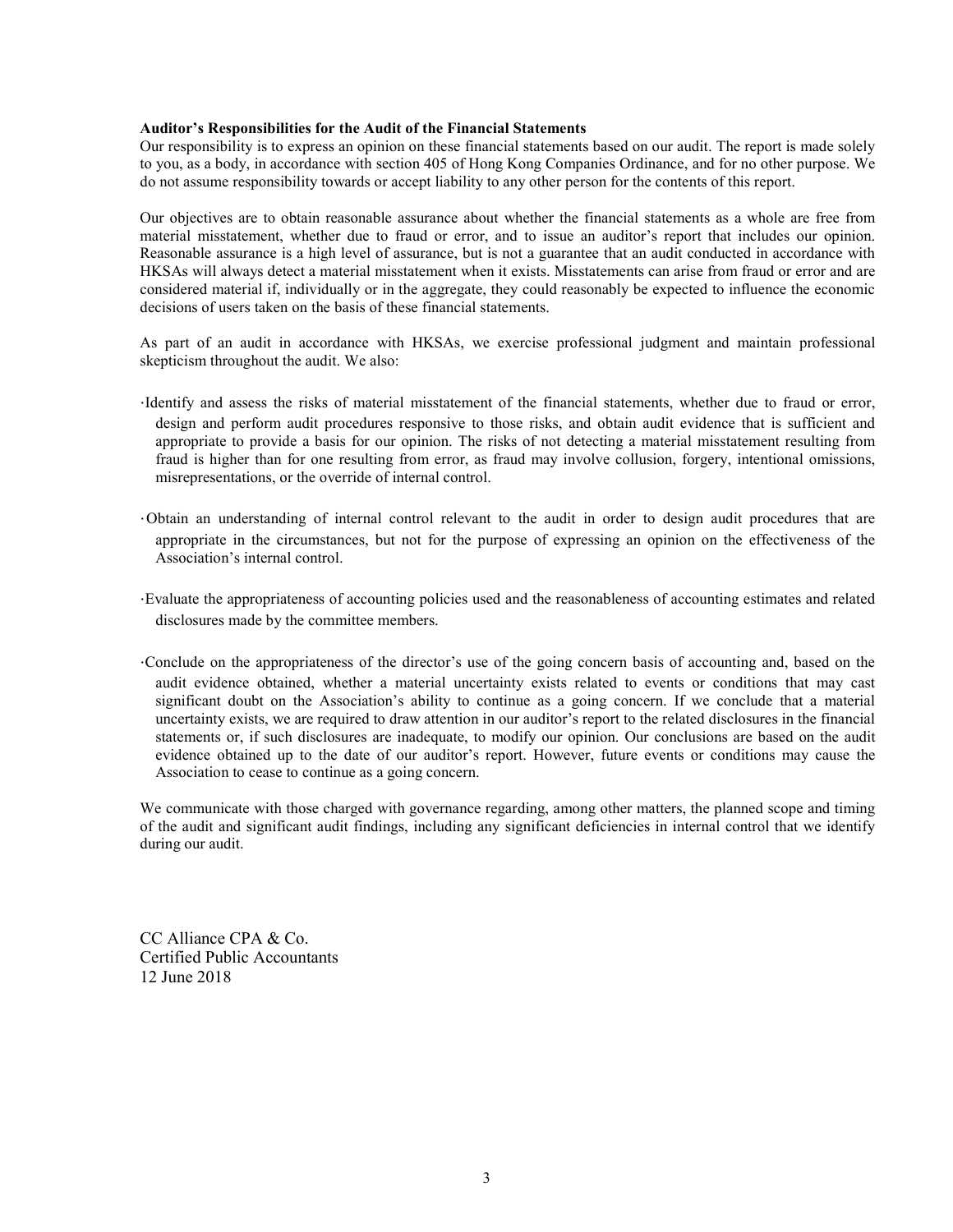# INCOME AND EXPENDITURE ACCOUNT For the year ended 31 March 2017

|                                           | <b>Notes</b> | 2017    | 2016      |
|-------------------------------------------|--------------|---------|-----------|
|                                           |              | HK\$    | HK\$      |
| <b>INCOME</b>                             |              | 515,857 | 31,421    |
| <b>OTHER INCOME</b>                       |              |         |           |
| Donations                                 |              | 343,809 | 1,568,946 |
| Sundry Income                             |              | 5,293   | 19,500    |
| <b>EXPENDITURE</b>                        |              |         |           |
| Accounting fees                           |              | 2,000   | 1,000     |
| Administrative expense                    |              | 1,740   | 105       |
| Advertisement & promotion                 |              | 4,000   |           |
| Agency fees                               |              |         | 25,000    |
| Audit fees                                |              | 5,000   | 5,000     |
| Bank service charges                      |              | 1,990   | 160       |
| Depreciation expense                      |              | 65,574  | 62,523    |
| Legal & consultancy fees                  |              |         | 123,530   |
| Penalty                                   |              | 4.000   |           |
| Printing & stationery                     |              | 300     | 301       |
| Professional fees                         |              | 1,000   |           |
| Rent, rates and management fees           |              |         | 60,000    |
| Religious, cultural and social activities |              | 424,015 | 19,420    |
| Repairs & maintenance                     |              | 38,653  | 75,000    |
| Secretarial fees                          |              | 2,000   | 2,000     |
| Sundry expenses                           |              |         | 390       |
| Telephone & communications                |              | 864     |           |
| Utilities                                 |              | 6,607   |           |
|                                           |              | 557,743 | 374,429   |
| Surplus for the year                      | 3            | 307,216 | 1,245,438 |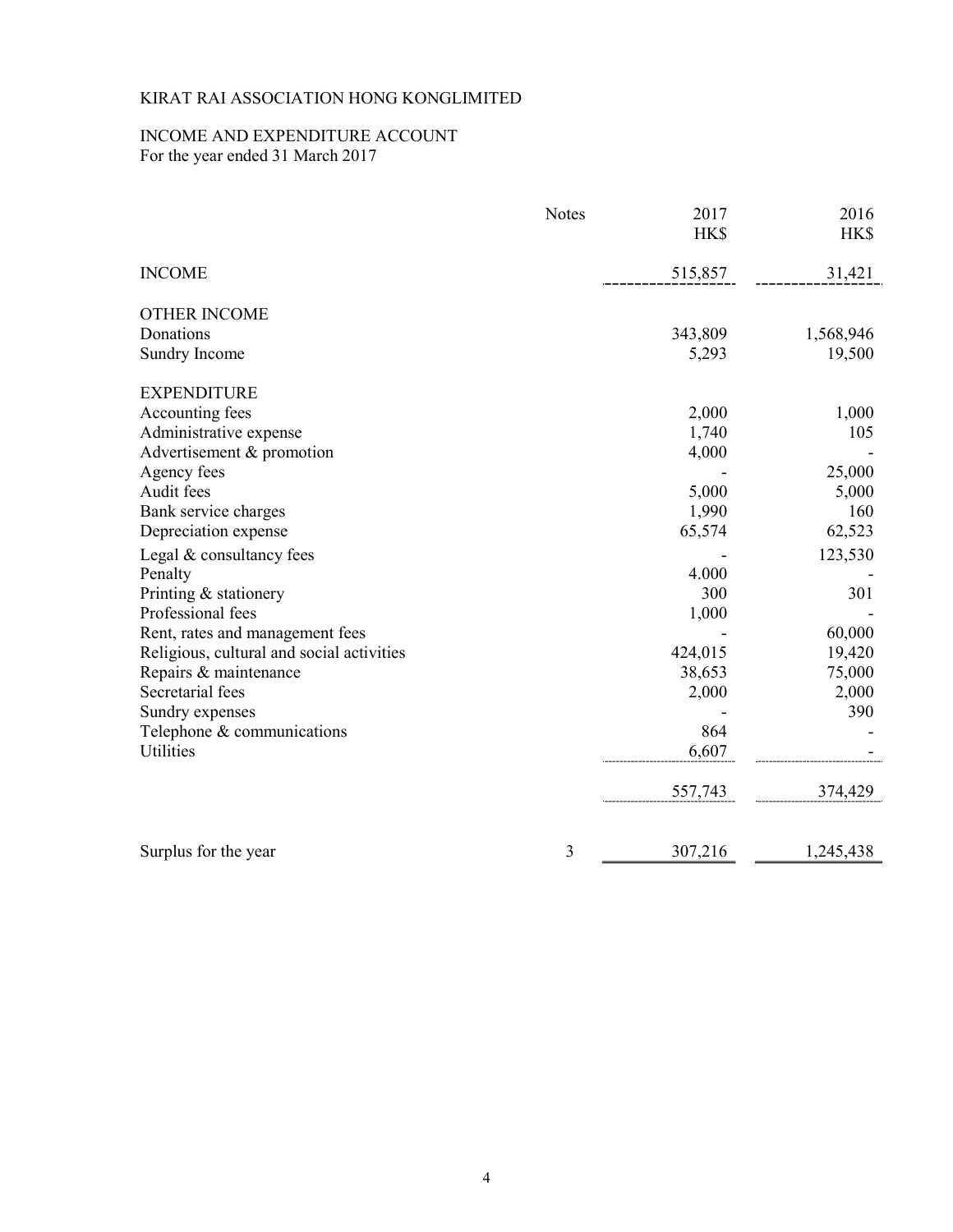#### STATEMENT OF FINANCIAL POSITION As at 31 March 2017

|                                | <b>Notes</b> | 2017<br>HK\$ | 2016<br><b>HK\$</b> |
|--------------------------------|--------------|--------------|---------------------|
| <b>NON-CURRENT ASSETS</b>      |              |              |                     |
| Property, plant and equipment  | 5            | 2,319,340    | 2,369,659           |
| <b>CURRENT ASSETS</b>          |              |              |                     |
| Cash and bank balance          |              | 216,607      | 1,168               |
| <b>Sundry Debtors</b>          |              | 9,900        | 17,254              |
|                                |              | 226,507      | 18,422              |
| <b>CURRENT LIABILITIES</b>     |              |              |                     |
| Accruals                       |              | 9,000        | 13,000              |
| Other payables                 |              | 324,551      | 470,001             |
|                                |              | 333,551      | 483,001             |
| <b>NET CURRENT LIABILITIES</b> |              | (107, 044)   | (464, 579)          |
| <b>NET ASSETS</b>              |              | 2,212,296    | 1,905,080           |
| <b>ACCUMULATED FUNDS</b>       |              | 2,212,296    | 1,905,080           |

The financial statements on pages 4 to 8 were approved and authorized for issue by the board of Committee Members on 12 June 2018.

Committee member Committee member

 $\mathcal{L}_\text{max}$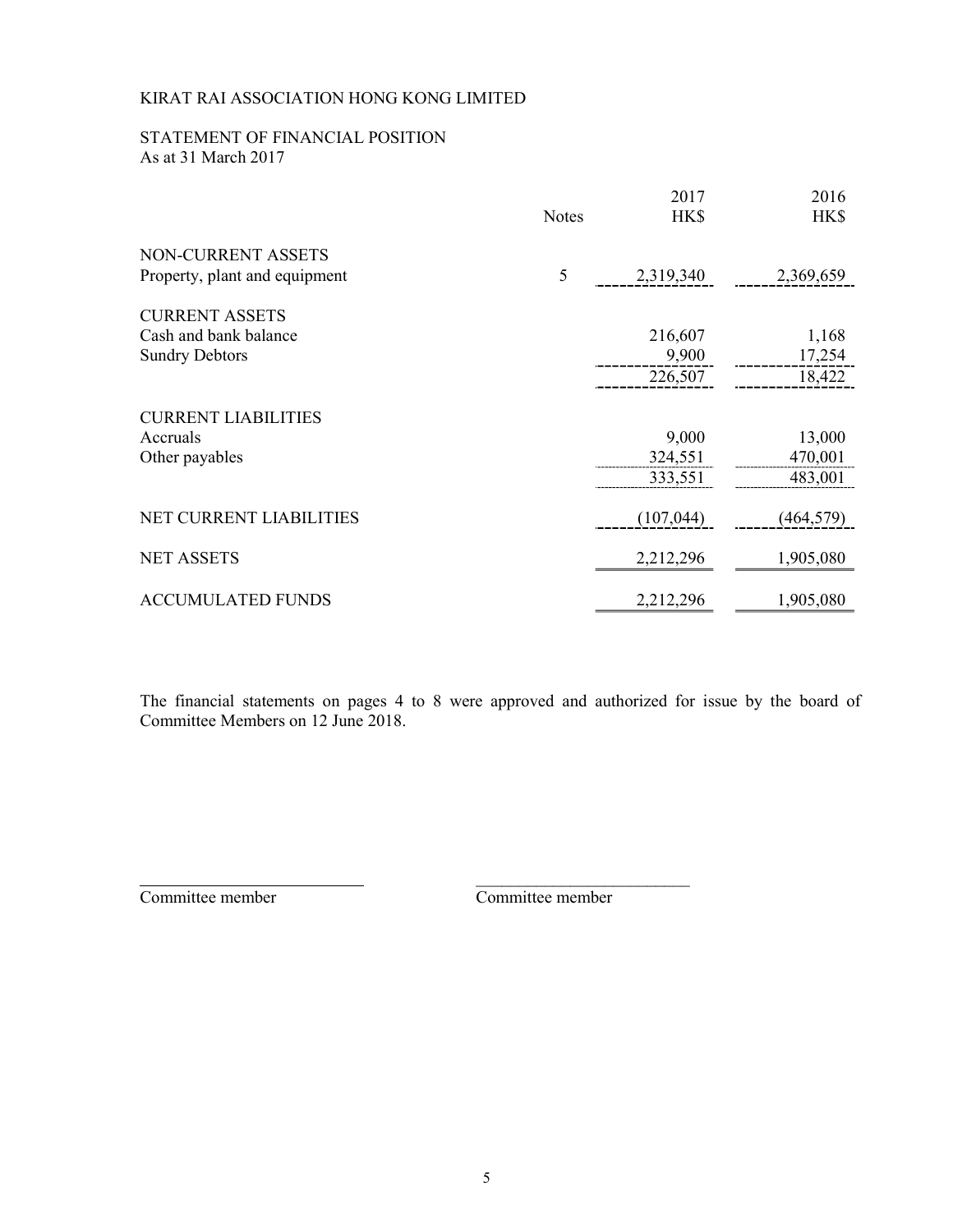### ACCOUNTING POLICIES AND EXPLANATORY NOTES TO FINANCIAL STATEMENTS

31 March 2017

### CORPORATE INFORMATION

KIRAT RAI ASSOCIATION HONG KONG LIMITED (the "Association") is a limited company incorporated in Hong Kong under the Hong Kong Companies Ordinance as a company limited by guarantee and not having a share capital. It is engaged to maintain social integrity, acquire equality and justice by protecting, preserving and promoting distinct social and cultural identity and linguistic diversity of Kirat Rai.

### 1. BASIS OF PREPARATION

The Association qualified for the reporting exemption as a small private company under section 359(1)(a) of the Hong Kong Companies Ordinance (Cap. 622) and is therefore entitled to prepare and present its financial statements in accordance with the Small and Medium-sized Entity Financial Reporting Standard (SME-FRS) issued by the Hong Kong Institute of Certified Public Accountants (the "HKICPA").

These financial statements comply with the SME-FRS and have been prepared under the accrual basis of accounting and on the basis that the Association is a going concern.

The financial statements have been prepared under the historical cost convention.

### 2. SUMMARY OF SIGNIFICANT ACCOUNTING POLICIES

#### Revenue recognition

Revenue is recognized on the basis of cash received and receivable from membership fee, donation and other contribution.

#### Property, plant and equipment

Property, plant and equipment are stated at cost less accumulated depreciation and accumulated impairment losses.

Depreciation is calculated on the straight-line basis to write off the cost of each item of property, plant and equipment to its residual value over its estimated useful life. The principal annual rates used for this purpose are:

| Land $&$ building                 | Over the estimated useful lives of 50                           |  |  |
|-----------------------------------|-----------------------------------------------------------------|--|--|
|                                   | years or the remaining terms of<br>leases, whichever is shorter |  |  |
| Furniture, fixtures and equipment | 20%                                                             |  |  |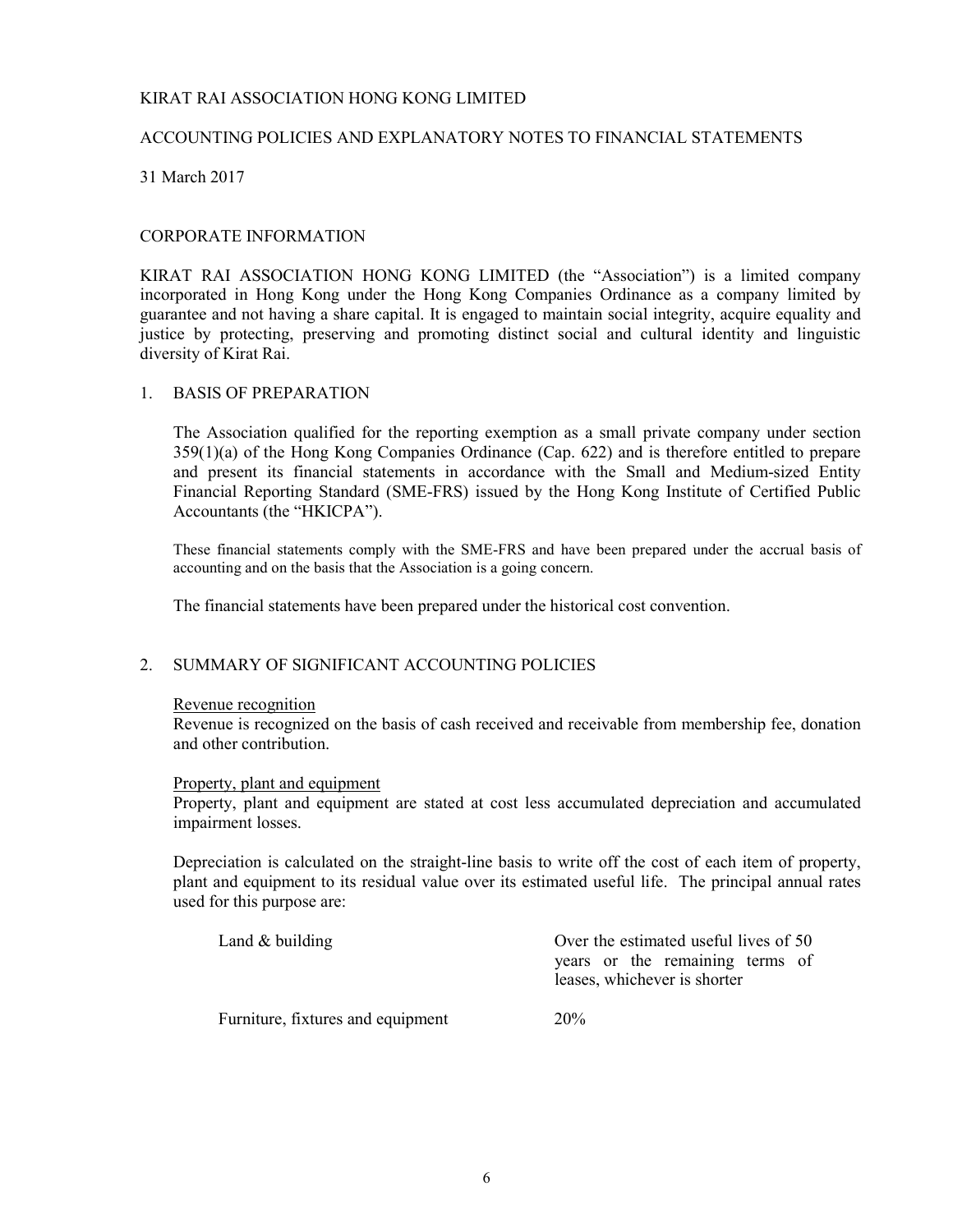### ACCOUNTING POLICIES AND EXPLANATORY NOTES TO FINANCIAL STATEMENTS

31 March 2017

### 2. SUMMARY OF SIGNIFICANT ACCOUNTING POLICIES (continued)

#### Impairment of assets

Assets that have an indefinite useful life are not subject to amortization, which are at least tested annually for impairment and are reviewed for impairment whenever events or changes in circumstances indicate that the carrying amount may not be recoverable. Assets that are subject to amortisation are reviewed for impairment whenever events or changes in circumstances indicate that the carrying amount may not be recoverable. An impairment loss is recognized for the amount by which the asset's carrying amount exceeds its recoverable amount. The recoverable amount is the higher of an asset's fair value less costs to sell and value in use. For the purposes of assessing impairment, assets are grouped at the lowest levels for which there are separately identifiable cash flows (cash-generating units).

Income tax

The Association is exempted from Hong Kong profits tax under the provision of Section 88 of the Hong Kong Inland Revenue Ordinance.

#### 3. SURPLUS FOR THE YEAR

Surplus for the year is arrived at after charging:

| 2017   | 2016        |
|--------|-------------|
| HK\$   | <b>HK\$</b> |
| 5,000  | 5,000       |
| 65,574 | 62,523      |
|        |             |

No council members received any fees or other emoluments in respect of their services rendered to the Association during the year.

#### 4. TAXATION

The Association is exempt from payment of tax by virtue of Section 88 of the Inland Revenue Ordinance.